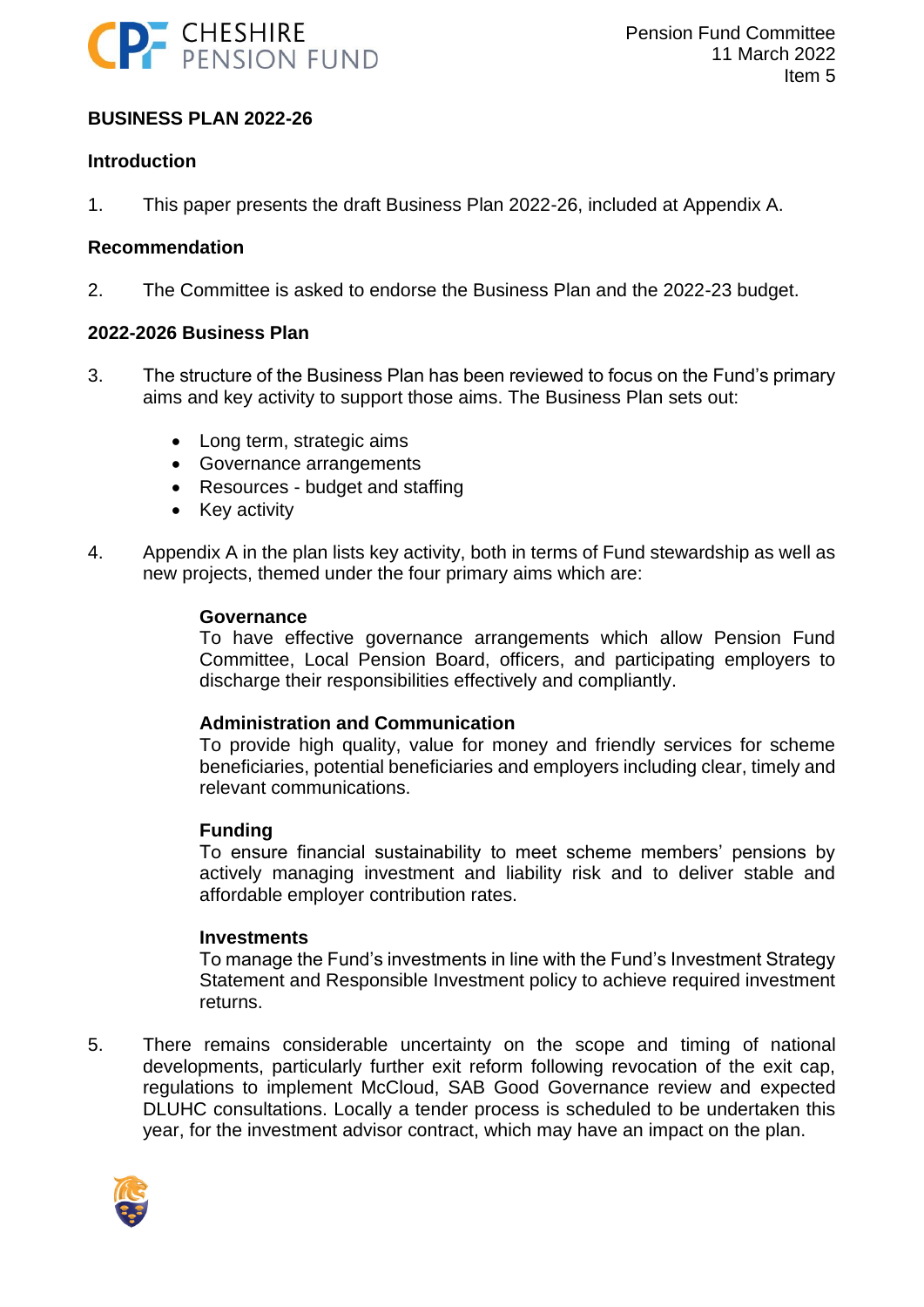

- 6. The plan will be reviewed in the light of national and local developments with further reports to Committee as more information emerges.
- 7. Subject to the Committee's feedback on the plan, a more detailed performance and action tracker for 2022/23, along with an updated risk register, will be presented to Committee at the June meeting and reported quarterly through the year.

#### **Resourcing the Plan**

8. The forecast budget for 2021-22 is £5.217m; this is a net increase of £210k or 4.2% on the approved budget for 2020-21 (including the uplift approved June 2021 for the new IT contract).

| <b>Budget Summary</b>          |         |         |        |  |  |
|--------------------------------|---------|---------|--------|--|--|
|                                | 2021-22 | 2022-23 | Change |  |  |
|                                | £000    | £000    | £000   |  |  |
| Employee costs                 | 2,008   | 2,080   | 72     |  |  |
| Premises                       | 74      | 74      |        |  |  |
| Transport                      |         | 5       | $-2$   |  |  |
| <b>Supplies &amp; Services</b> |         |         |        |  |  |
| Operational                    | 1,053   | 1,088   | 35     |  |  |
| <b>LGPS Central Ltd</b>        | 1,228   | 1,354   | 126    |  |  |
| <b>Actuarial Services</b>      | 234     | 263     | 29     |  |  |
| <b>Investment Advice</b>       | 153     | 153     |        |  |  |
| Sub-total                      | 2,668   | 2,858   | 190    |  |  |
| Contingency                    | 250     | 200     | $-50$  |  |  |
| TOTAL                          | 5,007   | 5,217   | 210    |  |  |

#### **Table 1: Budget Summary for 2022-23**

- 9. A contingency is included to recognise the potential additional resource requirements which may emerge in year, particularly in response to national and local developments described above.
- 10. It is expected that proposals will be presented to the Committee at a later meeting to strengthen the staffing resilience of the team in order to meet the challenging agenda ahead, with these changes being funded from the contingency.
- 11. The contingency has been reduced from £250k to £200k. The Committee will recall that in June 2021 endorsing the decision to move £50k from the contingency to meet the increased annual charges for the cloud hosted solution.
- 12. Any calls made against the contingency will be reported to Committee during the year.

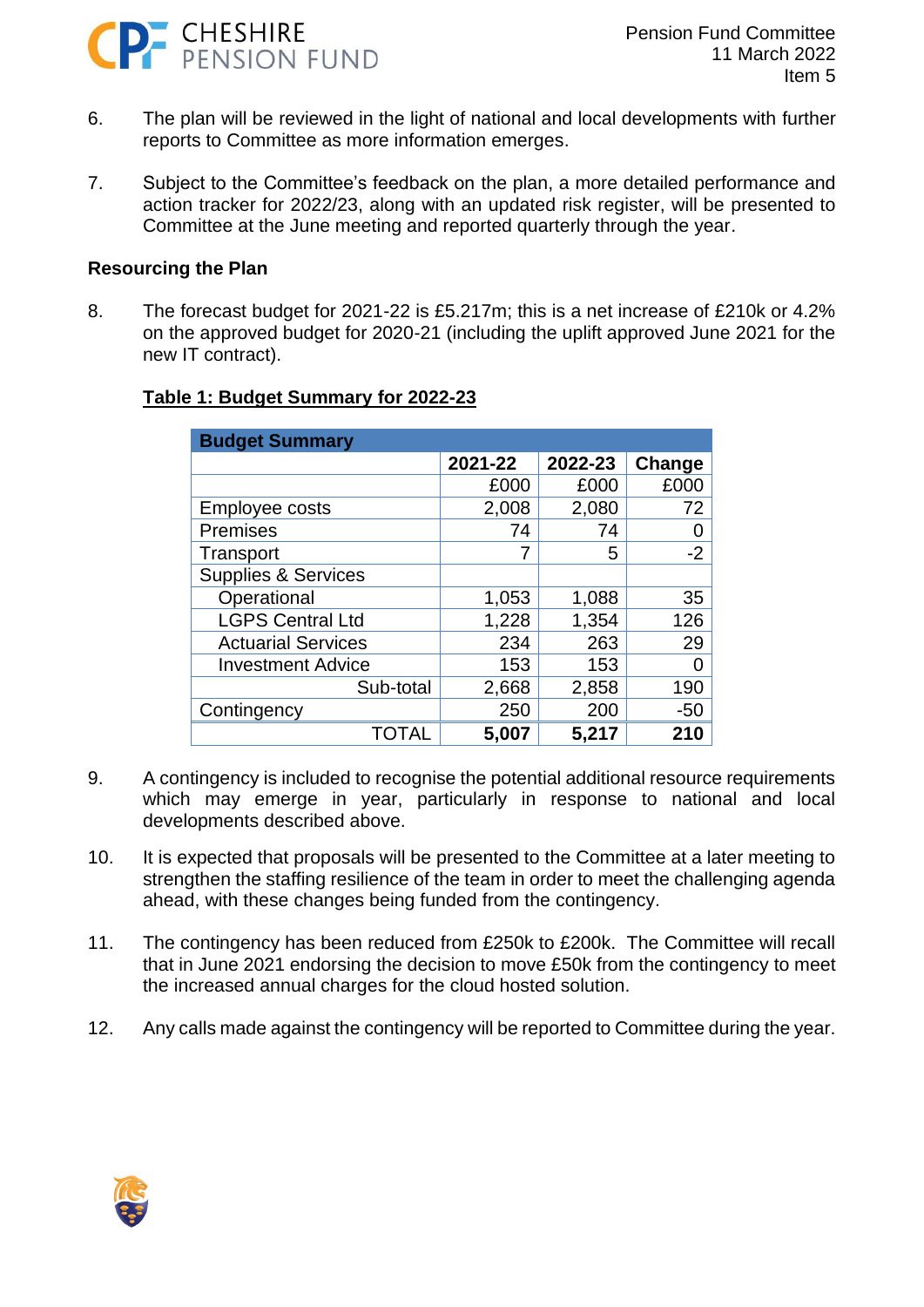

# Cheshire Pension Fund Business Plan

March 2022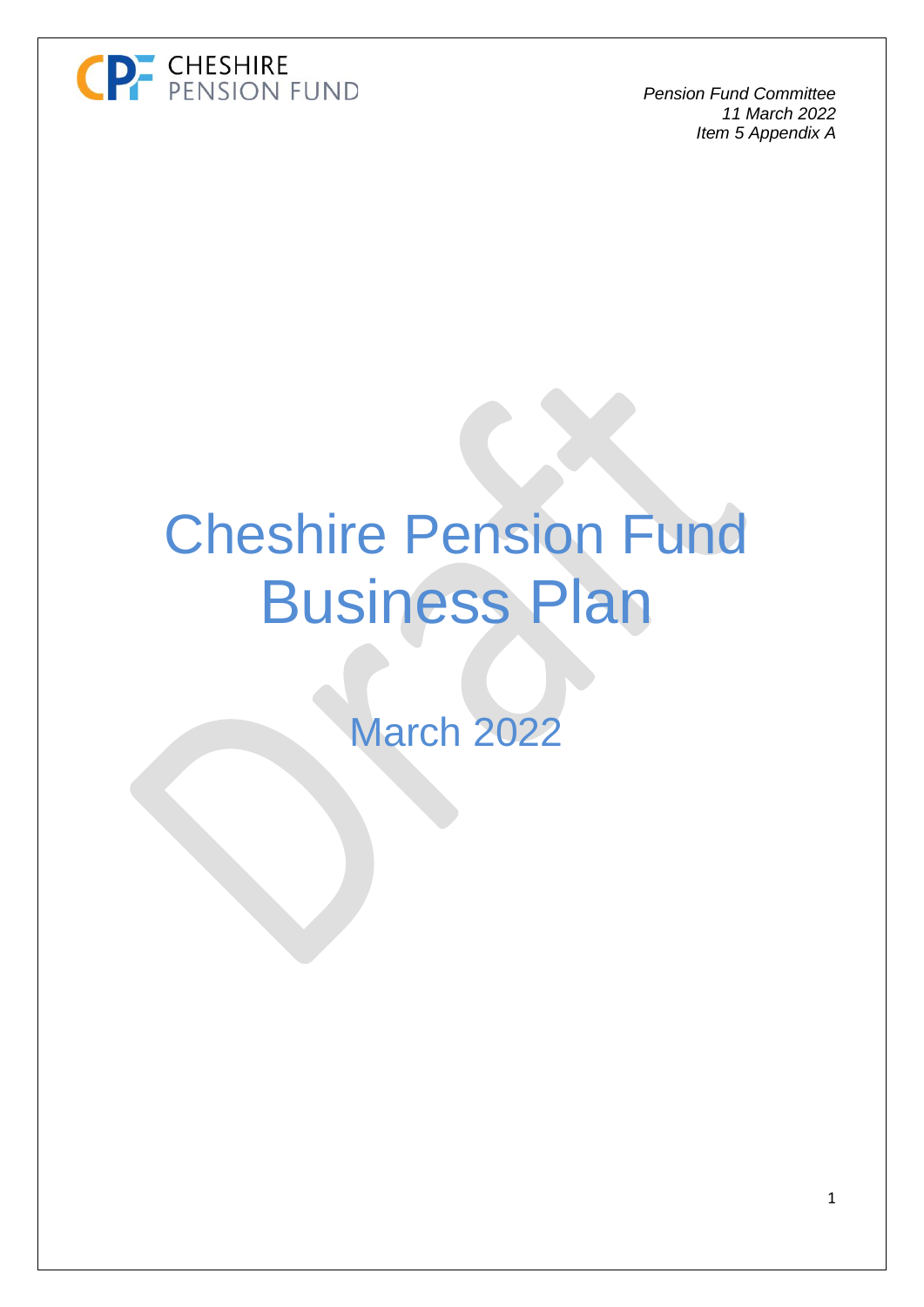# CP CHESHIRE<br>
PENSION FUND

**Pension Fund Committee** 11 March 2022 Item 5 Appendix A

## **Contents**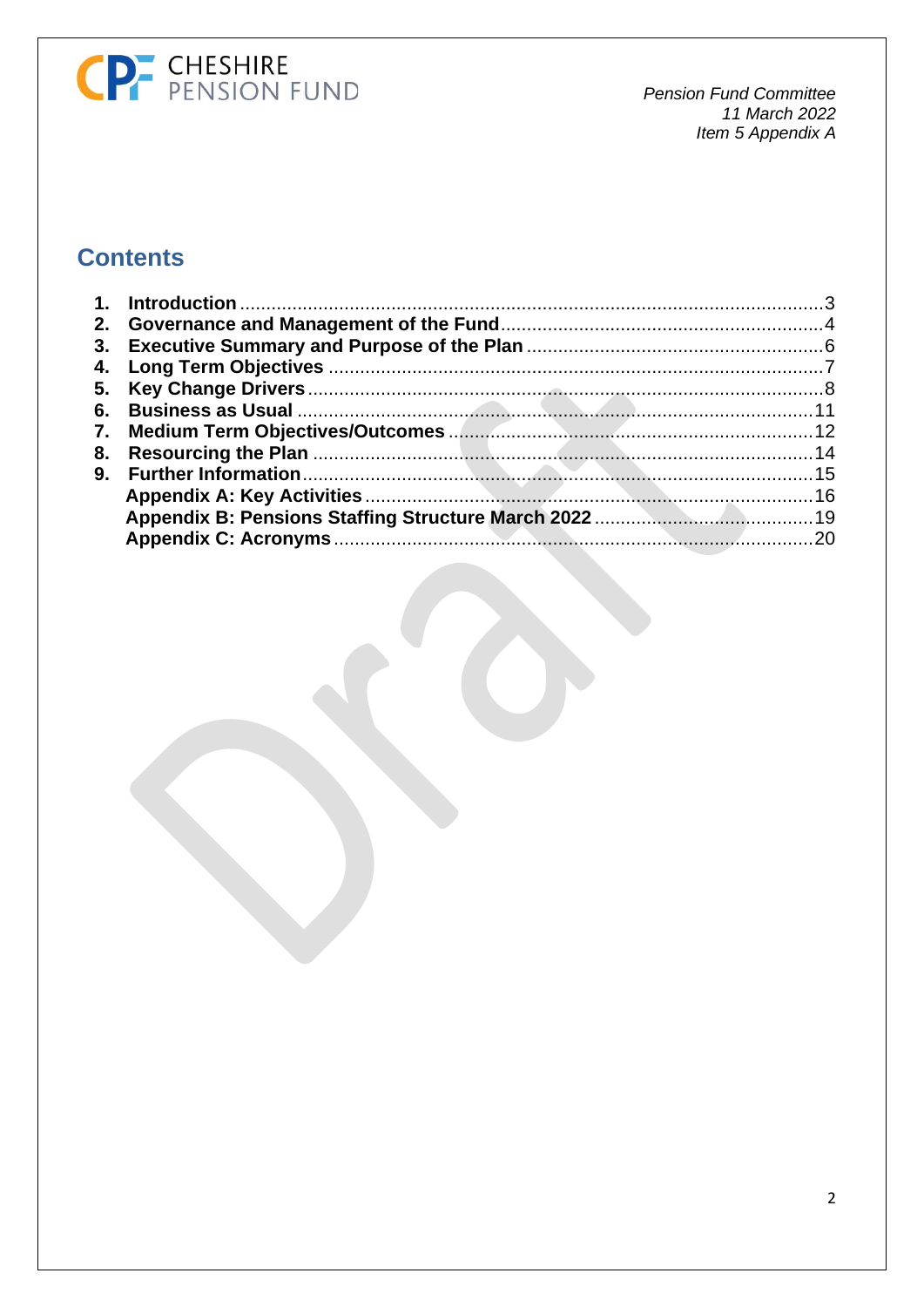

## <span id="page-4-0"></span>**1. Introduction**

Welcome to the business plan for the Cheshire Pension Fund, the name of the Local Government Pension Scheme in Cheshire.

Cheshire Pension Fund (the Fund) administers pension benefits for 108k current and former local government workers in Cheshire.

Over 300 employers participate in the Fund, including the four local councils - Cheshire East, Cheshire West & Chester, Halton and Warrington, along with Police & Fire, local colleges, housing associations, academy schools, parish and town councils, contractors providing services to local councils or schools and a number of charitable bodies.

Cheshire West and Chester Council (the Council) is the Administering Authority for the Fund and this plan sets out the Council's aims and objectives for the Fund

### **Key Statistics**

Some key statistics for Fund as at 31 March are shown below, along with prior year comparators.

|                               | March   | March   | <b>Estimated</b> |
|-------------------------------|---------|---------|------------------|
|                               | 2020    | 2021    | February         |
|                               |         |         | 2022             |
| Assets of the Fund            | £5.50bn | £6.55bn | £7.17bn          |
| <b>Contributing Employers</b> | 305     | 308     | 313              |
| <b>Contributing Members</b>   | 44,682  | 43,212  | 43,179           |
| Members receiving a           | 28,760  | 31,084  | 32,269           |
| pension                       |         |         |                  |
| Total benefit payments        | £191m   | £191m   | £198m            |
| Total contributions from      | £167m   | £200m   | £189m            |
| members and employers         |         |         |                  |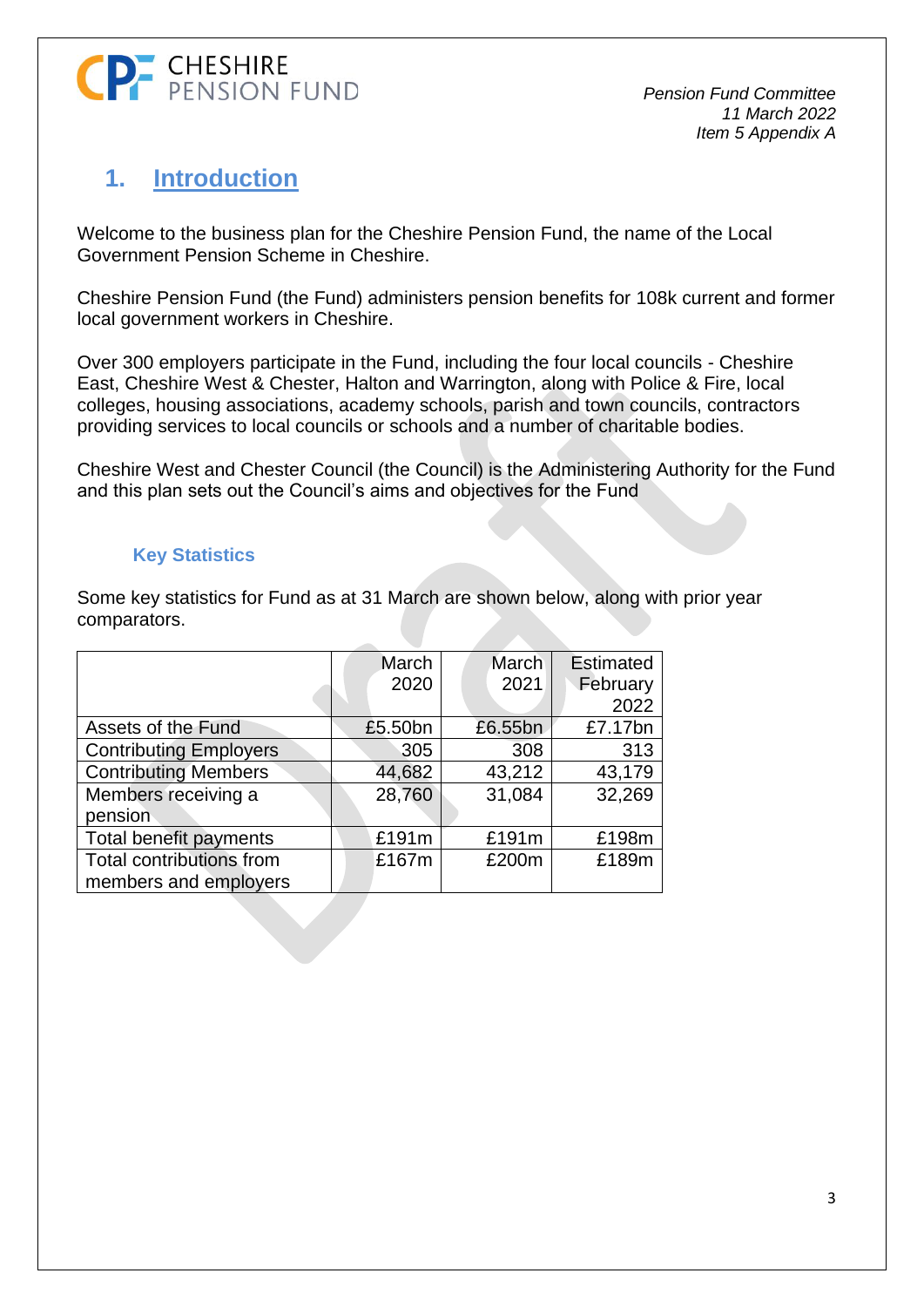# **P** CHESHIRE<br>P PENSION FUND

*Pension Fund Committee 11 March 2022 Item 5 Appendix A*

# <span id="page-5-0"></span>**2. Governance and Management of the Fund**

The Fund's governance structure is summarised in the diagram below



The Council has delegated responsibility for the management and administration of the Fund to the Chief Operating Officer who is the Council's Section 151 Officer and the lead officer for the Fund.

The Chief Operating Officer has established an advisory panel, known as the Pension Fund Committee, whose membership includes elected Councillors from the four participating Councils plus a scheme member representative.

The Pension Fund Committee has established a sub panel, known as the Investment Sub-Committee, which makes recommendations to the Pension Fund Committee and Chief Operating Officer.

The Chief Operating Officer is supported by a dedicated Pensions team, led by the Head of Cheshire Pension Fund who have day to day responsibility to manage the Fund's affairs.

Officers take appropriate advice from the Council's Director of Governance and the Fund's appointed Actuary and the Strategic Investment Advisor.

The Local Pension Board is a statutory function which assists the Council to deliver efficient governance and administration of the Fund and maintain compliance with regulations; best practice standards laid down by the national Scheme Advisory Board, the Pensions Regulator and relevant professional bodies.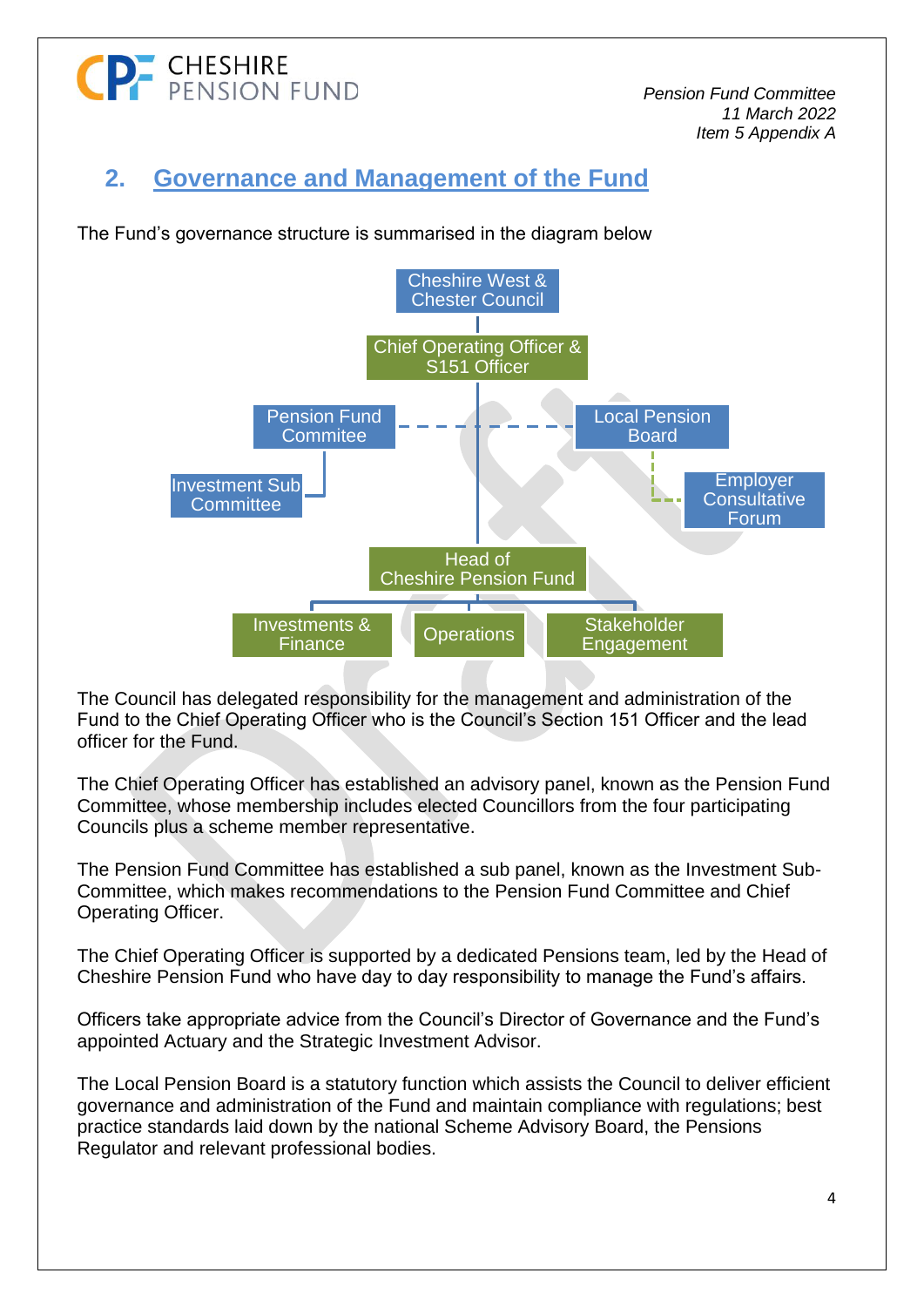

A Pensions Consultative Forum, made up of representatives from participating employers, supports effective benefits administration and communication.

The Council reviews the discharge of its responsibilities through the Council's Audit and Governance Committee.

#### **Investment Pooling**

The LGPS Central investment pool is a partnership of Cheshire, Derbyshire, Leicestershire, Nottinghamshire, Shropshire, Staffordshire, Wolverhampton City and Worcestershire councils to deliver investment pooling.

The councils are equal owners and shareholders of LGPS Central Ltd, a wholly owned, arms-length Investment Management Company, regulated by the Financial Conduct Authority (FCA) and a controlled company within the meaning of the Public Contract Regulations 2015.

A Joint Committee oversees the operation and collective investment performance of the pool. The Fund's representative on the Joint Committee is the Chair of the Pension Fund Committee.

Partner funds, as joint shareholders, oversee LGPS Central Ltd. via a Shareholders' Agreement and Forum. The Fund's shareholder representative is the Council's Cabinet Member for Finance and Legal Services.

The Joint Committee and Shareholder Forum are supported by a working group of officers, known as the Practitioners Advisory Group, comprising the s151 Officers and senior pension officers from the partner funds.

### **National Oversight**

The LGPS is a national, statutory regulated scheme. The Department for Levelling Up, Housing and Communities (DLUHC) is the Government Department responsible for the LGPS.

The Scheme Advisory Board, the statutory board set up under the Pensions Schemes Act 2013. It seeks to encourage best practice, increase transparency, and coordinate technical and standards issues across the LGPS.

The Pensions Regulator (TPR) has had oversight of all public sector pension schemes, including the LGPS since 2015.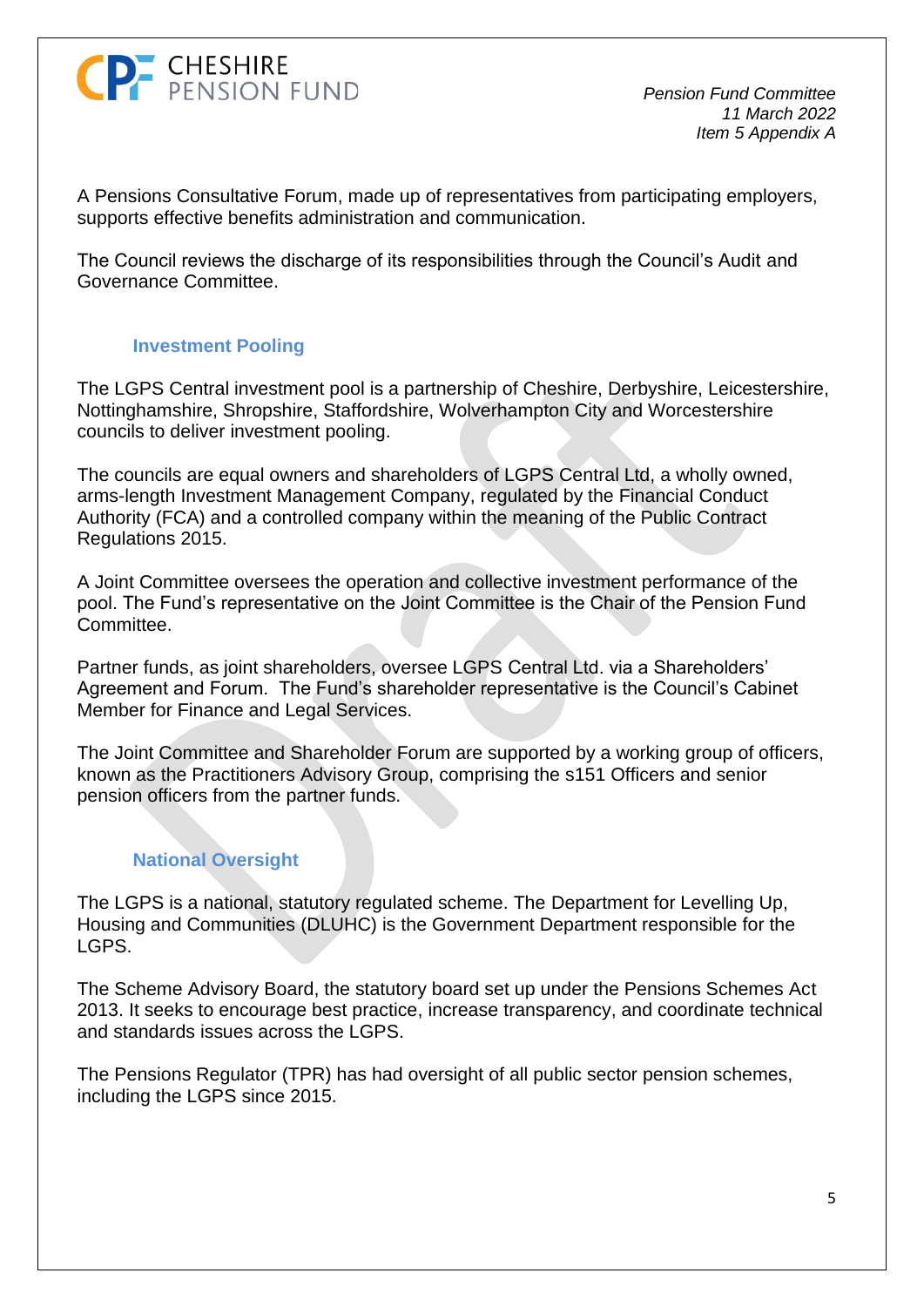

#### **Extended Representation**

The Fund is represented on the Scheme Advisory Board, Investment and Governance Committee, and is the national lead with DLUHC for the Society of County Treasurers (which represents the 37 County LGPS funds) on LGPS related matters.

## <span id="page-7-0"></span>**3. Executive Summary and Purpose of the Plan**

This plan sets out the long-term objectives of the Cheshire Pension Fund, the strategic priorities and target outcomes for the next four years and the delivery plan for 2022-23 (Year 1).

The pensions sector as a whole, and the LGPS in particular, continues to experience significant change. The key change drivers are described in more detail later in this plan. Changes on the scale required cannot be managed effectively on a short term basis; planning and implementation will in some cases take many months and performance outcomes will be need to be assessed over the medium term, rather than on an annual basis.

This four-year plan allows for longer term planning and performance review and provides a framework which balances consideration of strategic, medium term outcomes with a clear focus on short term actions and priorities. The delivery plan for 2022-23 (Year 1) will set out specific targets and delivery milestones, so that there is clear direction and a basis for individual and collective performance management; but within the context of longer-term vision and strategic aims.

The four-year planning horizon and the themes included in the plan are consistent with Cheshire West and Chester Council's medium-term vision aimed at 'Helping the Borough to Thrive'. The Pensions Team contribute specifically to two of the Councils ten strategic priorities; helping to ensure that resources are well managed, and also supporting older people to lead fulfilled and independent lives (through access to secure retirement incomes).

The Council's corporate values and behaviours (THRIVE) have also been used to shape the delivery plan and key performance measures, recognising that we add value, not just by delivering the right service; but by delivering it in the right way. This is demonstrated through the commitment in this plan to high standards of performance delivery, partnership working (particularly through our role as a member of the LGPS Central asset pool), and the development of digital communications and self-service, which is a key focus for the Fund in the short and medium term.

The 2022-23 delivery plan will be monitored and progress reports will be provided to the Pension Board and Pension Fund Committee on a quarterly basis, with the plan being reviewed and rolled forward annually.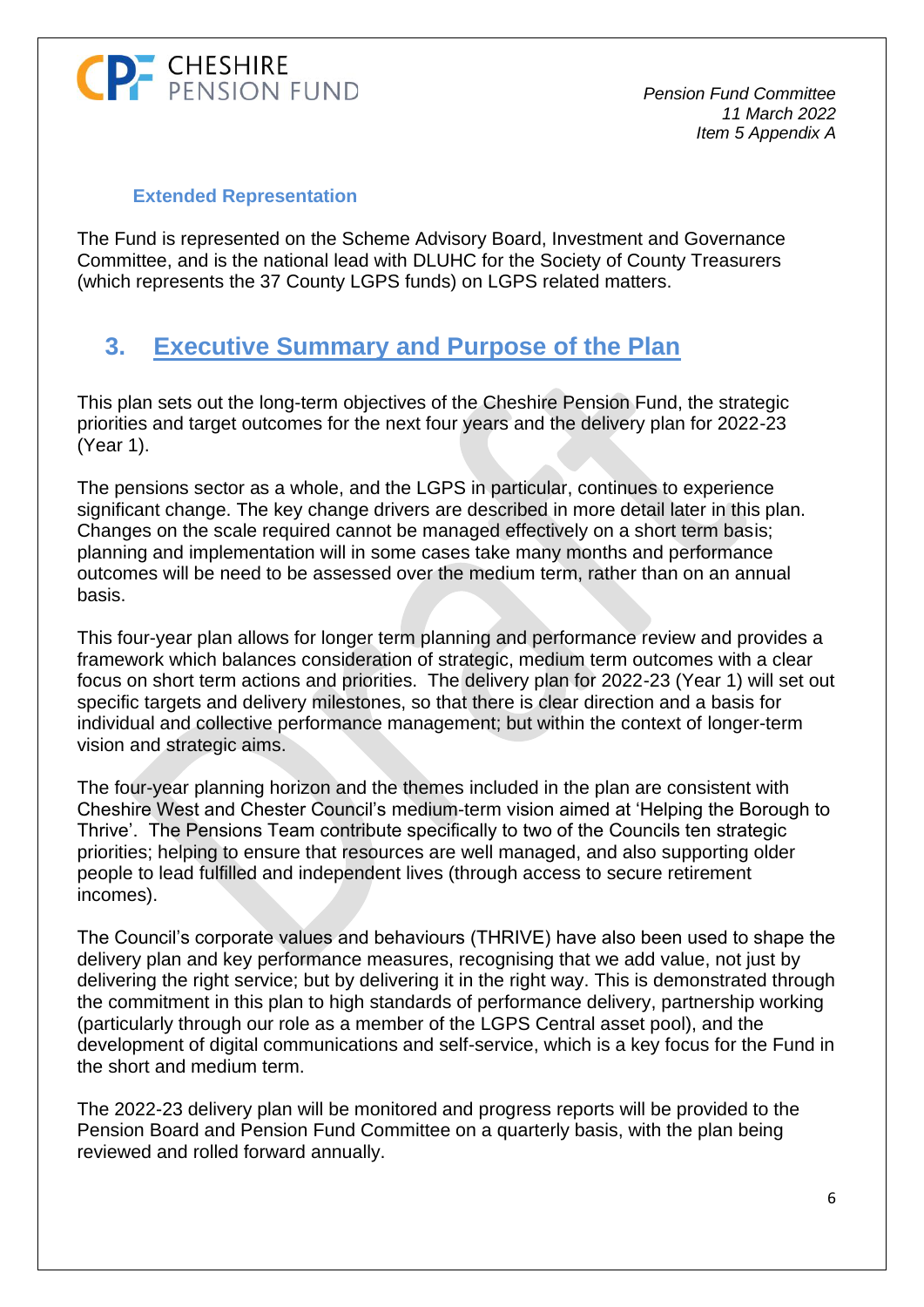

In summary, the purpose of the plan is to: -

- Set out the long-term objectives of the Cheshire Pension Fund, and the context within which it operates.
- Set out the medium-term priorities and key outcomes required to meet these objectives, and specific delivery targets for the current year.
- Provide a basis for monitoring performance and reviewing progress.
- Provide a basis for resource planning and allocation.
- Provide a basis for assessing and managing risk.
- Provide stakeholder, partners and customers with a clear vision of what they can expect from the Fund and a basis on which it can be held to account.

## <span id="page-8-0"></span>**4. Long Term Objectives**

#### **The Fund's overall aim is to deliver a high quality service at a reasonable and sustainable cost.**

In order to achieve this aim, its objectives are: -

#### **Governance**

To have effective governance arrangements which allow Pension Fund Committee, Local Pension Board, officers, and participating employers to discharge their responsibilities effectively and compliantly.

### **Administration and Communication**

To provide high quality, value for money and friendly services for scheme beneficiaries, potential beneficiaries and employers including clear, timely and relevant communications.

### **Funding**

To ensure financial sustainability to meet scheme members' pensions by actively managing investment and liability risk and to deliver stable and affordable employer contribution rates.

#### **Investments**

To manage the Fund's investments in line with the Fund's Investment Strategy Statement and Responsible Investment policy to achieve required investment returns.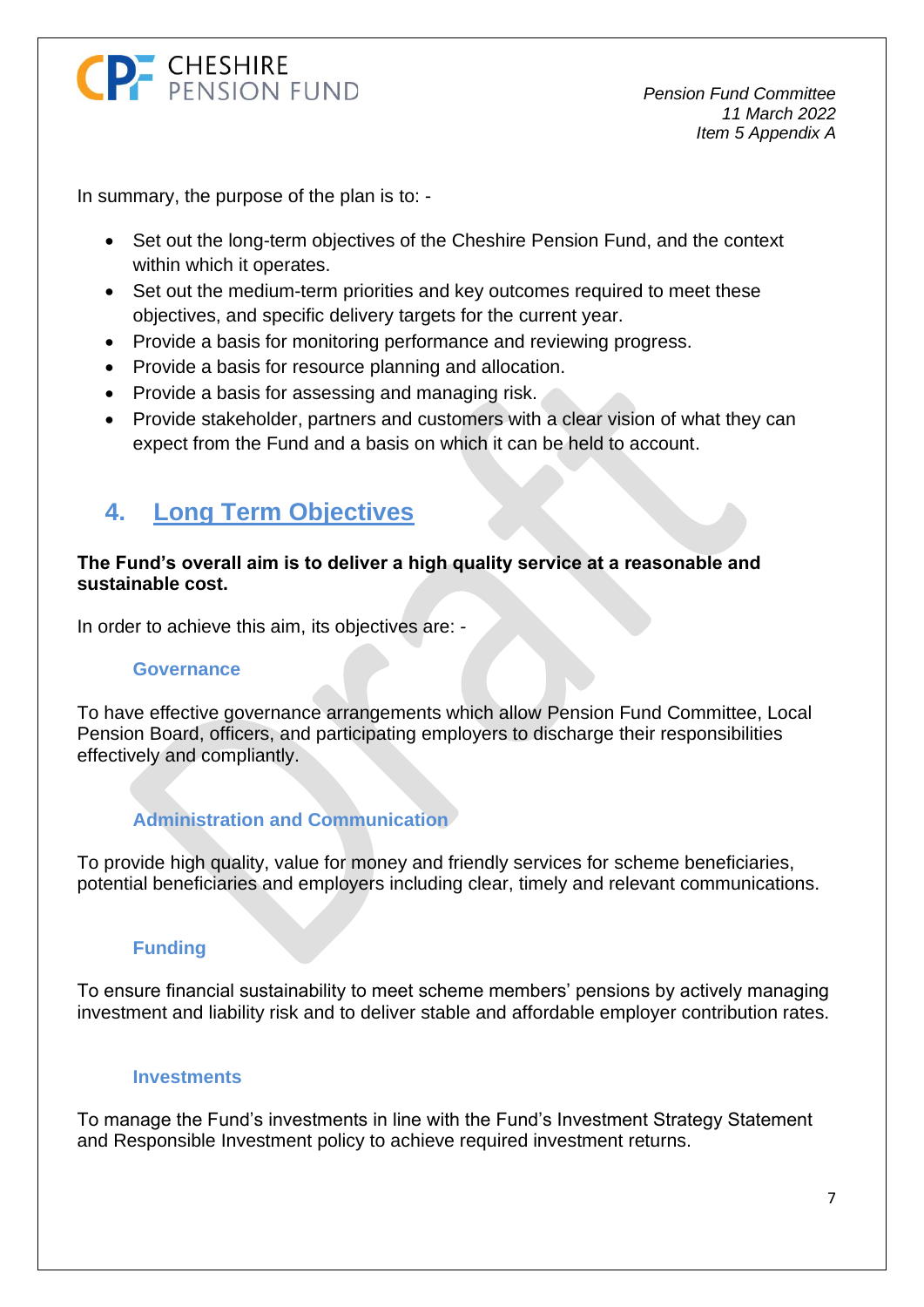*Pension Fund Committee 11 March 2022 Item 5 Appendix A*

The key objectives required to support delivery of the Fund's aims and its response to local and national developments are set out in Appendix A.

Progress in delivering objectives and meeting key performance indicators will be regularly monitored throughout the year and reported to Pension Fund Committee and Local Pension Board each quarter.

# <span id="page-9-0"></span>**5. Key Change Drivers**

The Fund has identified the following key drivers of change that will impact on its operating environment in the short to medium term. In terms of achieving longer term objectives, they may give rise to potential threat or opportunities.

### **Governance Framework**

- Continued scrutiny and oversight of the LGPS at national and local level, is continuing to 'raise the bar' in terms of expected standards of compliance, performance, transparency and disclosure.
- The introduction of the Scheme Advisory Board's Good Governance guidance which requires a review of the funds compliance with the requirements contained within it.
- The revised Pensions Regulators Single Code of Practice will also result in a review of compliance.

## **Pensions Reform**

- Regulatory changes resulting from court cases (McCloud, Goodwin) will require the recalculation of benefits for some members. The Fund also needs to obtain historic data from employers in order to effect the changes and communicate the implications to members.
- Additional changes to the Scheme regulations, for instance with the proposed further reform of exit payments which will need to be clearly communicated to both employers and members.

## **Scheme Membership**

• Budgetary pressures and public sector reform are changing the employer landscape. The Fund has more smaller employers, with more diverse financial and operational objectives. This requires a move away from a 'one size fits all' engagement approach, to a more differentiated, client relationship management model, which also recognises the increasing trend towards payroll outsourcing.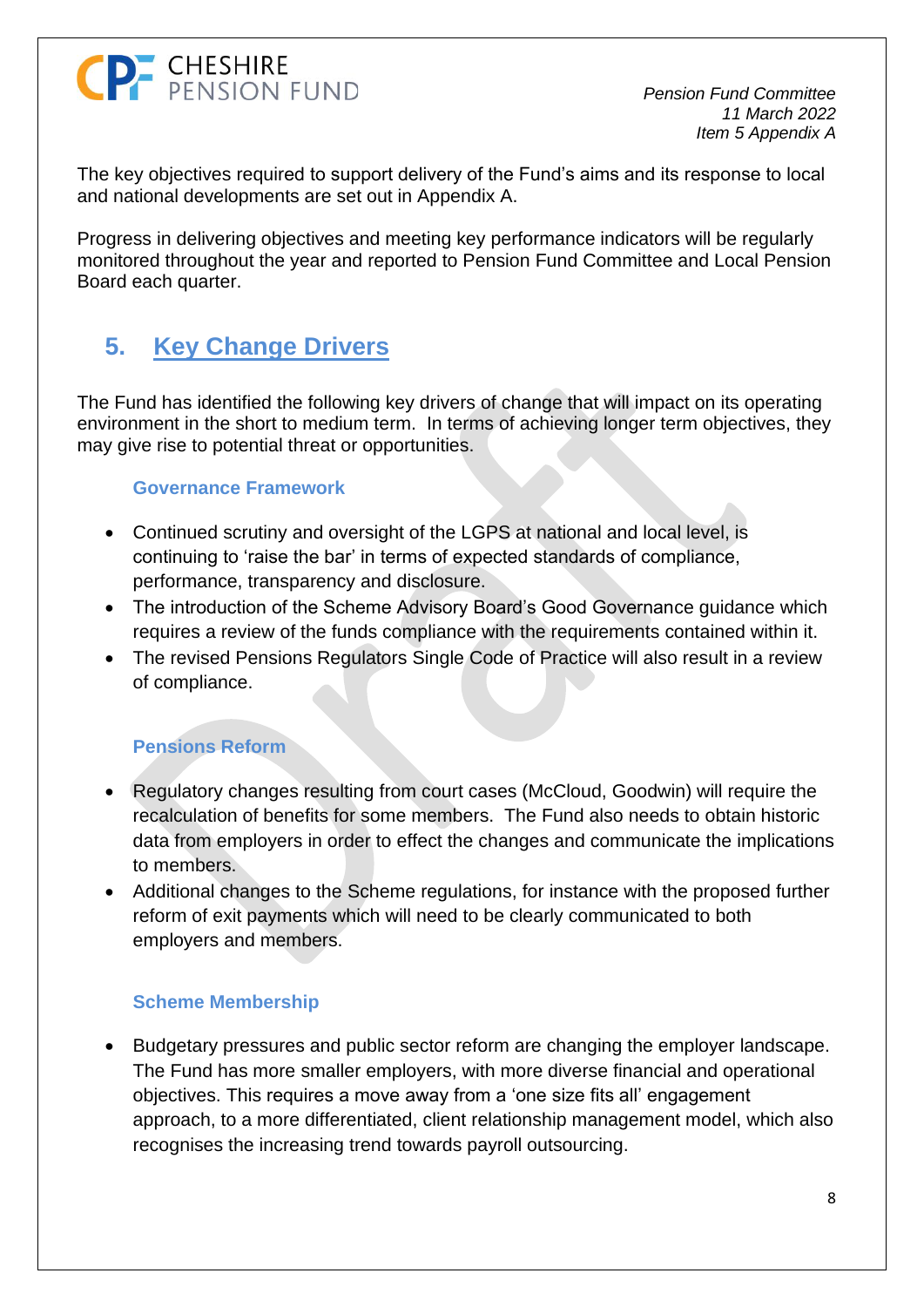*Pension Fund Committee 11 March 2022 Item 5 Appendix A*

- Continued budgetary pressures facing public bodies, and changes to the funding and regulatory framework for some sectors are increasing the requirement for tighter monitoring of employer covenants and exposure to employer risk. Increasingly employers expect a more flexible approach to the management of 'exit' strategies for those who no longer wish to or cannot afford to continue to participate in the LGPS.
- The pace of change within the workforce is also increasing, with changing career and lifestyle patterns (including part-time working and multiple employments), necessitating a more flexible and customer orientated approach to member support.

#### **Investments**

- Increased focus on responsible investment, with increasing pressure on LGPS Funds to demonstrate how the long term economic impact of environmental, social and governance risk factors are being assessed and managed alongside their fiduciary responsibilities particularly in relation to climate change.
- Climate Risk and Net Zero alignment reporting the Fund currently produces an annual Climate Risk report which is not yet mandatory. However, the Fund wants to ensure it stays at the forefront of climate change and broader ESG reporting best practice.
- Pooling and broader investment guidance New national guidance is expected in 2022 which will necessitate a review of current practice, and consultation with LGPS Central on future arrangements.
- Levelling up a consultation on the Government's 'levelling up' agenda and how it relates to LGPS funds is also expected in mid 2022. This may impact on the Fund's investment approach.

## **Economic Outlook**

- Inflation has increased sharply from mid-2021 onwards and interest rates have also started to gradually increase. If inflation remains at elevated levels for a protracted period, then this will increase the size of the Fund's benefit payments which are linked to the Consumer Price Index (CPI). In addition, higher interest rates are likely to have a significant impact the value of both the Fund's assets and liabilities
- Prospects for salary and contribution growth are uncertain as pay restraint continues across the public sector.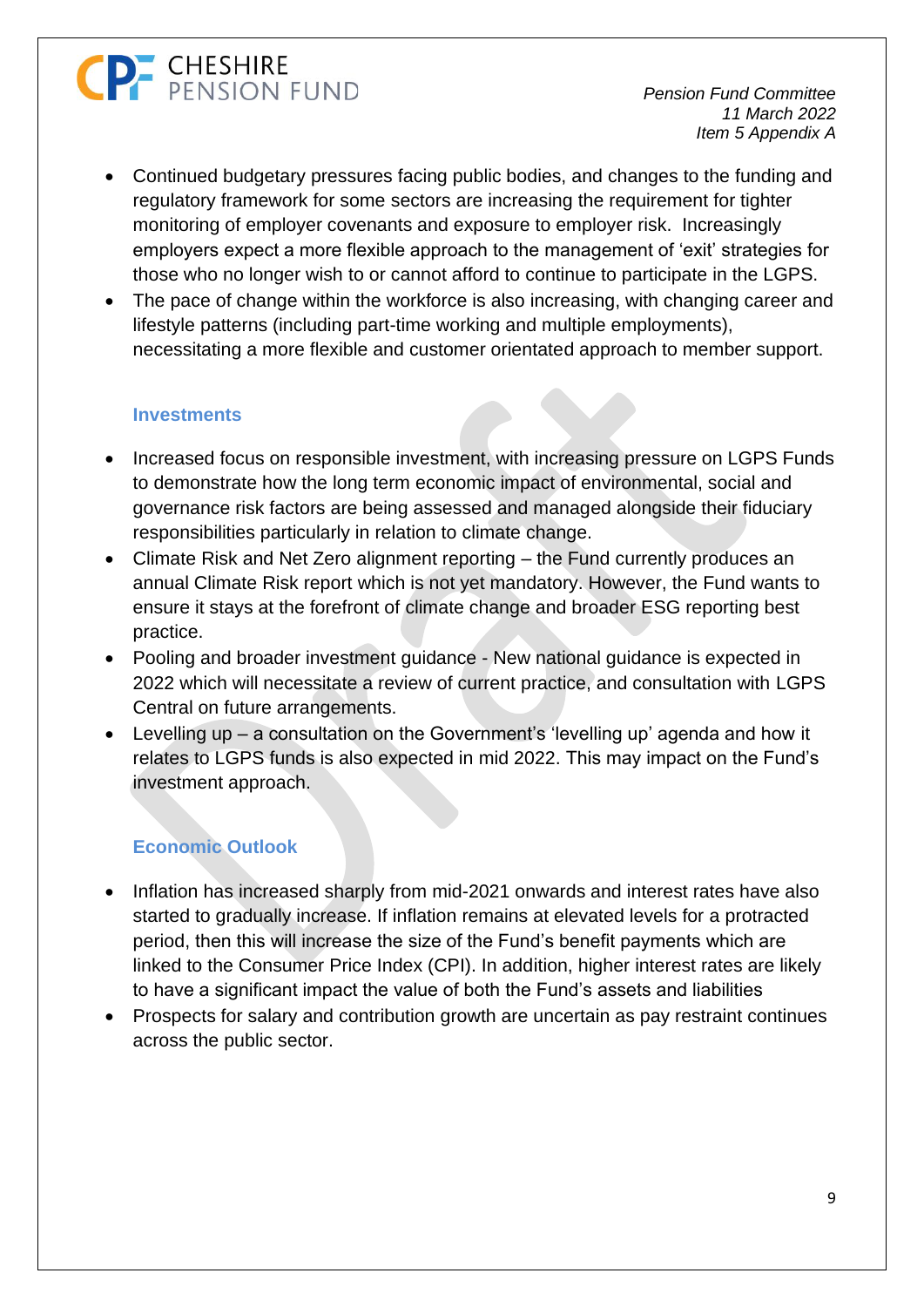## **Data Quality and Security**

- Increased complexity (as the LGPS is effectively now made up of 3 separate schemes; pre-2008, 2008 to 2014 and CARE), coupled with more challenging data transparency and disclosure requirements means that data quality is a key priority.
- The Pensions Dashboard which will allow members to see all their pension pots in one place, including their Local Government pension. Data quality will need to be at a standard which can facilitate inclusion on the dashboard.
- Employers are key in terms of providing the Fund with a reliable flow of accurate and timely data, along with up to date systems and robust procedures for data transmission, validation and processing. The transition from employers submitting data to the Fund on an annual basis to a monthly basis is nearing completion and processes will be further refined to make MI the one source of data.
- Changes to Data Protection Standards (General Data Protection Regulation) introduced in 2018 requires on-going focus on data security and safe custody arrangements.
- Cyber security is an increasingly important issue with national scrutiny on funds to demonstrate how they manage this risk.

## **Communications and Digital Challenge**

- Fund members and employers increasingly expect to be able to use digital and online media to interact with the Fund, and for services to be accessible remotely and outside normal business hours.
- The Fund also needs to be able to exploit the efficiency and cost benefits of communicating and working digitally, as a contribution to overall cost management and value for money.
- As the LGPS becomes more flexible, offering members more options and choice, the need for high quality data to support informed decision making becomes even greater, and access to user- driven modelling tools and simulators essential, in order to keep pace with demand and customer expectations
- The Fund needs to find innovative ways to engage with the membership and increase opportunities for self-service. This would have the added benefit of increasing capacity for the Fund.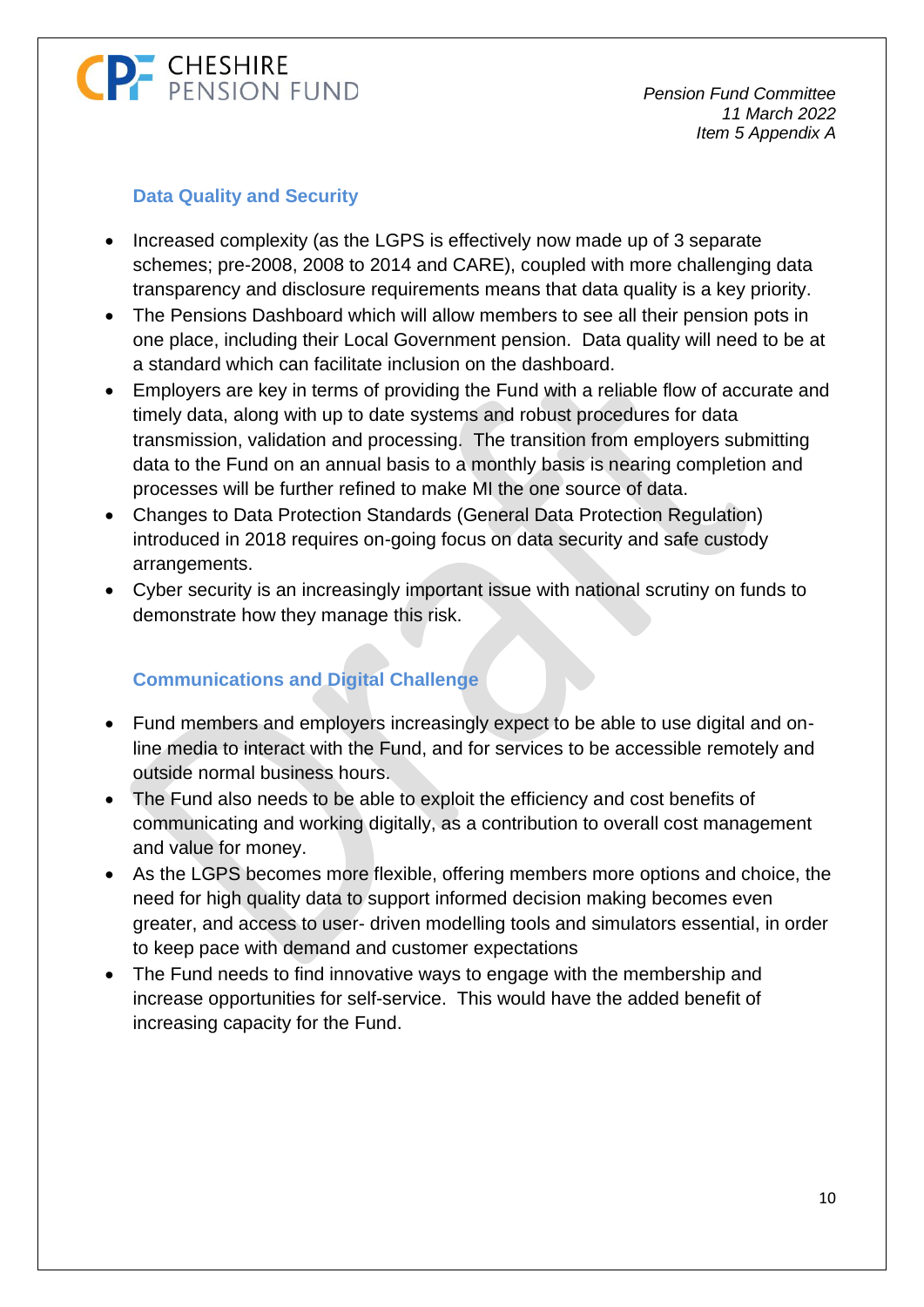*Pension Fund Committee 11 March 2022 Item 5 Appendix A*

### **Managing Resources and New Ways of Working**

- The ability to recruit and retain staff is challenging in the LGPS and the fund has introduced career paths for employees to assist with development and retention.
- Staff capacity continues to be a challenge with changing legislative landscape and the ambitious transformation agenda.
- The Covid-19 pandemic accelerated the move to working from home for staff members and required changes to some working practices to be introduced.
- Supporting staff members in the new normal way of working once all pandemic restrictions are lifted.

## <span id="page-12-0"></span>**6. Business as Usual**

This Business Plan sets out the key priorities and areas of change for the next four years. In addition to these challenges the Fund also manages a variety of day to day business as usual activities, some of which are outlined below.

### **Governance**

- Setting the agenda, researching and presenting papers for the Pension Fund Committee, Investment Sub Committee, Local Pension Board and Pensions Consultative Forum
- Maintaining a suite of policy and strategy documents which are produced in accordance with applicable regulations
- Ensure compliance with all regulatory and best practice guidance and submission of statutory returns
- Assisting internal and external audit in their roles
- Managing the ongoing relationship with LGPS Central Ltd, both from a client and shareholder perspective
- Procuring all necessary services on behalf of the Fund in line with applicable procurement rules

## **Administration and Communication**

- Calculating and notifying beneficiaries of their entitlement to benefits including retirements, death benefits, transfers in and out, refunds and combining benefits
- Providing information on how members can increase their benefits
- Maintaining scheme member records
- Providing help facilities to members for their enquiries
- Administering the Funds Internal Dispute Resolution Procedure
- Providing Annual Benefit Statements to all active and deferred scheme members
- Maintaining the Fund's website
- Advising new employers of their obligations as part of the scheme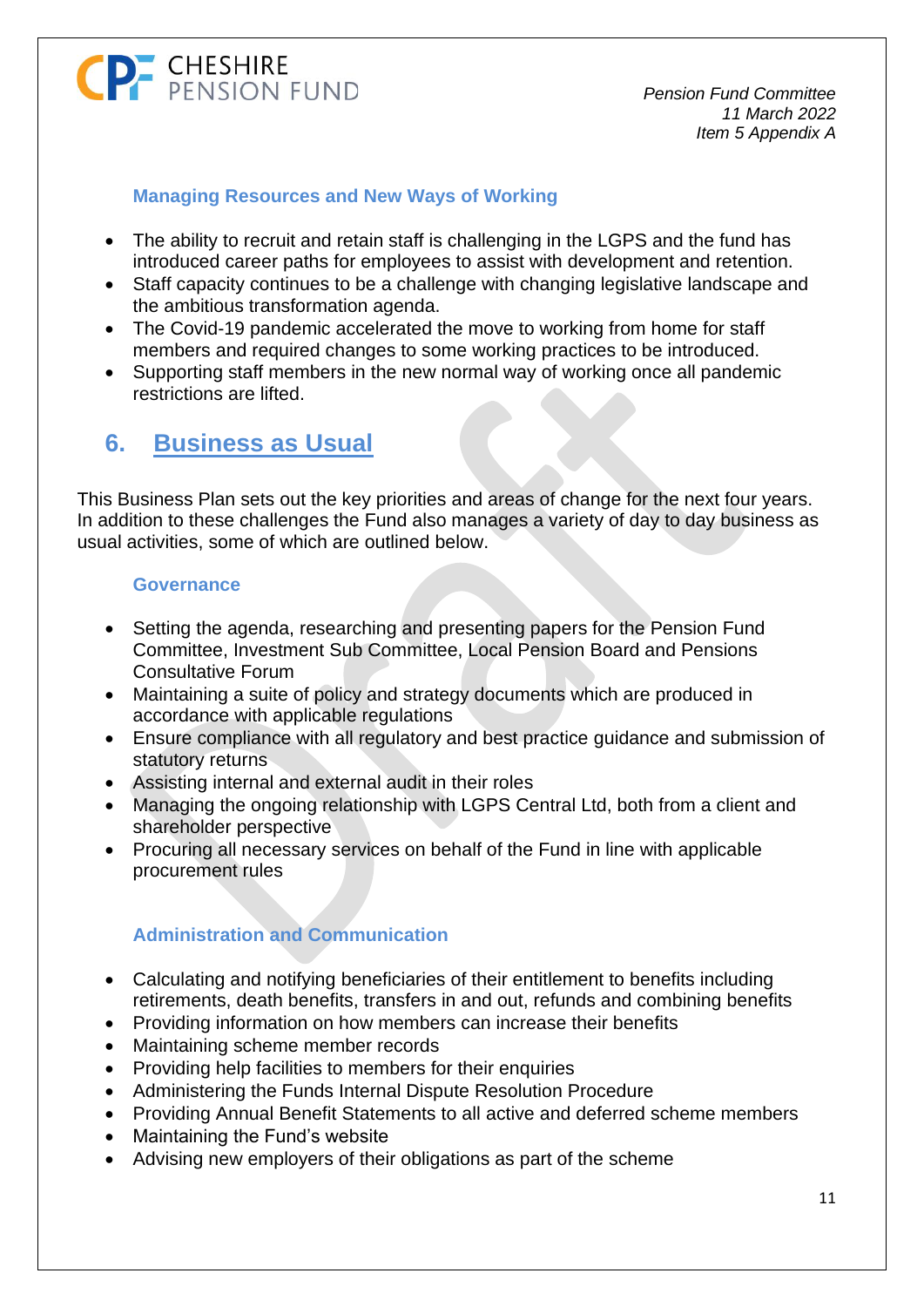## **Funding**

- Agreeing the funding strategy with the actuary every three years, consulting with employers and monitoring continued appropriateness annually
- Assisting the actuary with the triennial actuarial valuation by providing membership data and presenting results and explanations to employers of future employer contributions and deficit payments
- Arranging through the actuary any data required by the Government Actuaries **Department**
- Monitoring employers' funding positions and covenants including their ability to pay contributions and managing any employers who wish to leave or join the fund.

### **Investments**

- Undertake a fundamental review of the investment strategy every three years and a lighter touch review every year
- Monitoring of fund managers including those within pooling arrangements
- Quarterly monitoring and reporting on investment performance
- Regular monitoring and reporting of the Fund's funding position
- Monitoring and reporting on all financially material Environmental, Social and Governance factors as they impact the Fund's investment portfolio.

## <span id="page-13-0"></span>**7. Medium Term Objectives/Outcomes**

In order to achieve our long term objectives, and taking into account, the operational environment described above, the following strategic outcomes will be targeted over the next four years: -

### **Governance**

- High levels of compliance with regulatory and best practice standards, evidenced by comprehensive and transparent reporting on all aspects of Fund performance and decision making.
- Supported, empowered and enabled scheme employers, able to fulfil their obligations under the Scheme rules, and meet the performance standards set out in the Administration Strategy.
- Strong and effective client and contract management arrangements for all third party contracts and supply agreements, demonstrating effective partnership working and value for money.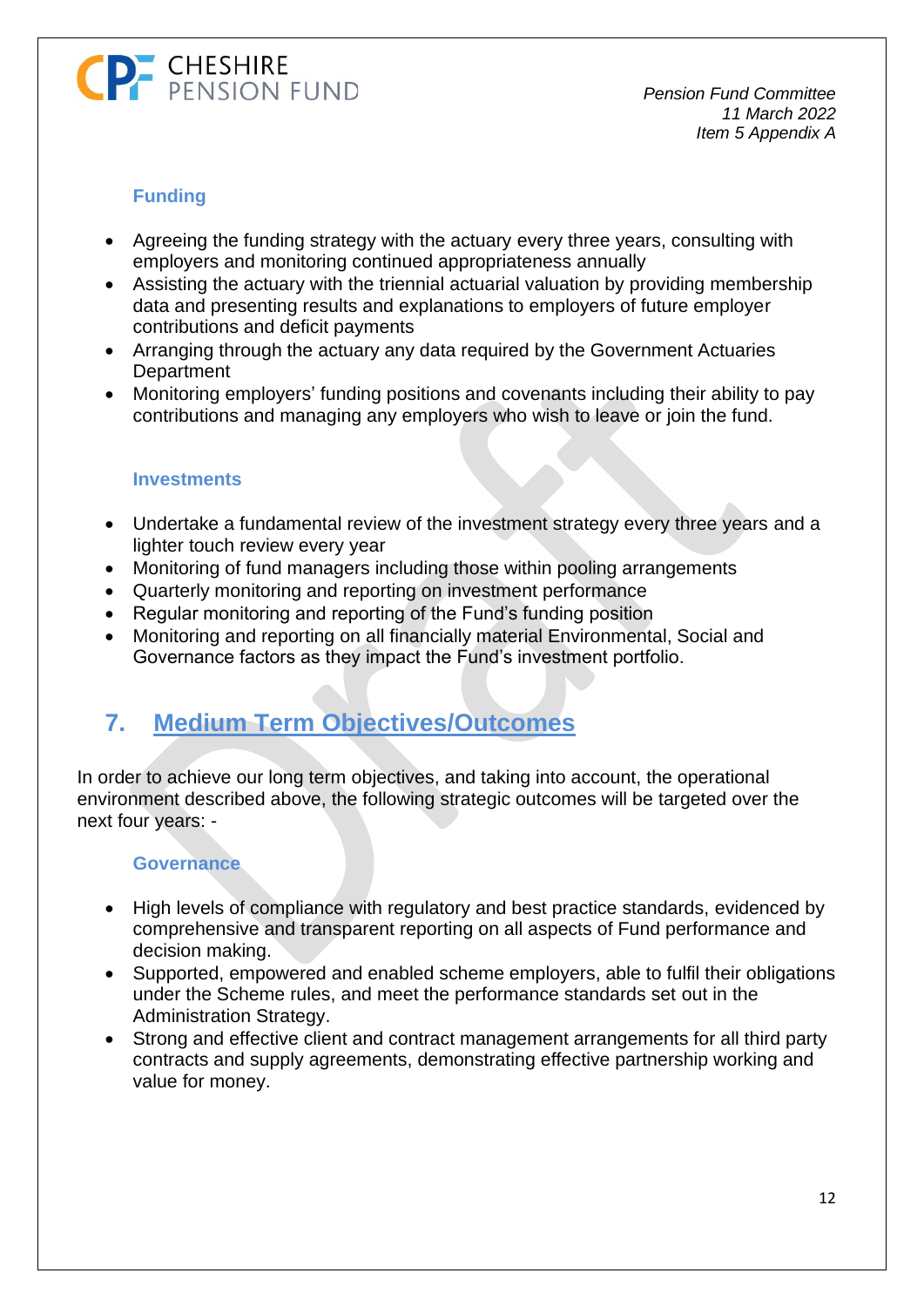### **Administration and Communication**

- Digitally enabled interaction and communication with employers and members, delivered on a self-serve basis, and in a timely and customer-focussed manner; to enable effective member and employer decision making
- Agile, customer focussed operating model, based on multi-skilled roles with strong supporting specialisms; able to respond flexibly to changing workloads. backlogs and customer demands.
- Optimal use of technology and automation to support secure and efficient transmission of high quality data, and intelligence –led business operations.

### **Funding**

- Flexible and intelligence-led employer contribution strategy and funding solutions, which recognises the disparate objectives and characteristics of the Fund's growing employer base.
- **Effective monitoring of employer covenants**
- Active management of new employer flexibilities including deferred debt agreements an exit credits.

#### **Investments**

- Effective investment allocation, risk management and stewardship delivering positive, sustainable returns in line with long term funding targets.
- The value for money transition of assets into LGPS Central to deliver target savings and benefits.
- Best practice reporting on all aspects of Environmental, Social and Governance factors, with a particular focus on climate risk and net zero transition.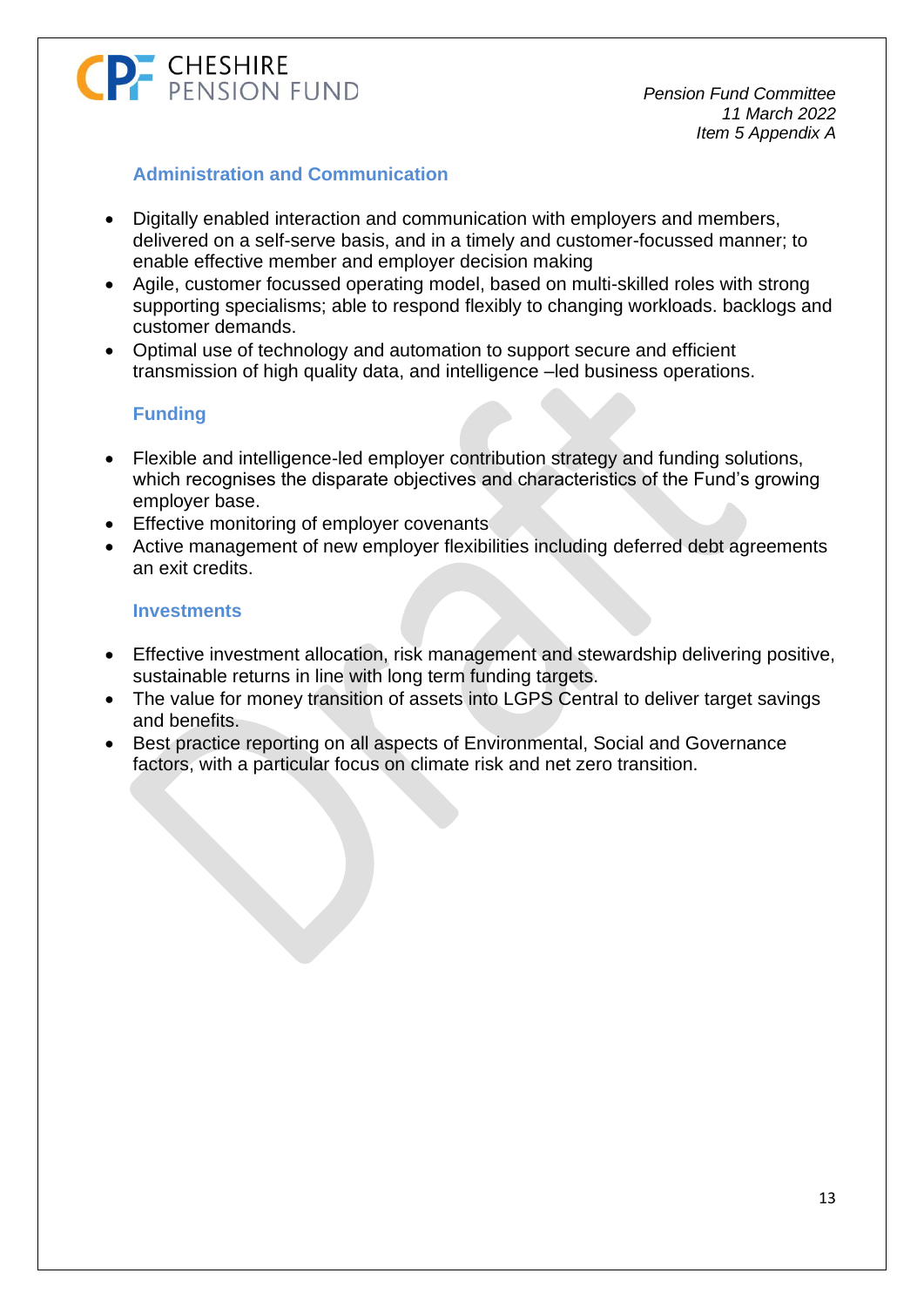

## <span id="page-15-0"></span>**8. Resourcing the Plan**

The forecast budget requirement for 2022-23 is £5.117m and is summarised in the table below. Overall, this is a budget increase of 4.2% compared to 2021-22.

| <b>Budget Summary</b>          |         |         |        |  |  |
|--------------------------------|---------|---------|--------|--|--|
|                                | 2021/22 | 2022/23 | Change |  |  |
|                                | £000    | £000    |        |  |  |
| Employee costs                 | 2,008   | 2,080   | 72     |  |  |
| Premises                       | 74      | 74      | 0      |  |  |
| Transport                      |         | 5       | $-2$   |  |  |
| <b>Supplies &amp; Services</b> |         |         |        |  |  |
| Operational                    | 1,053   | 1,088   | 35     |  |  |
| <b>LGPS Central Ltd</b>        | 1,228   | 1,354   | 126    |  |  |
| <b>Actuarial Services</b>      | 234     | 263     | 29     |  |  |
| <b>Investment Advice</b>       | 153     | 153     | 0      |  |  |
| Sub-total                      | 2,668   | 2,858   | 190    |  |  |
| Contingency                    | 250     | 200     | $-50$  |  |  |
| TOTAL                          | 5,007   | 5,217   | 210    |  |  |

#### **Staffing and Workforce Development**

The Pensions staffing establishment for 2022-23 is 52 full time equivalent (FTE) staff reflecting the increase 5 FTE in the benefits administration teams in 2021-22. The staffing structure is shown in Appendix B.

It is expected that proposals will be presented to the Committee at a later meeting to strengthen the staffing resilience of the team in order to meet the challenging agenda ahead, with these changes being funded from the contingency.

The budget also includes programme and project management support which is essential to delivering the ambitious transformation programme.

Pensions staff are employed by the Council and are encouraged and supported to demonstrate the Council's competencies of **T**eamwork, **H**onesty, **R**espect, **I**nnovation, **V**alue for Money, and **E**mpowerment (THRIVE).

To do this all staff will have: -

- key objectives, set on an annual basis and linked to the outcomes and objectives set out in this Business Plan
- regular one-to-one meetings and performance appraisals with their line manager to review progress in achieving their objectives and the THRIVE competencies, and to identify any development issues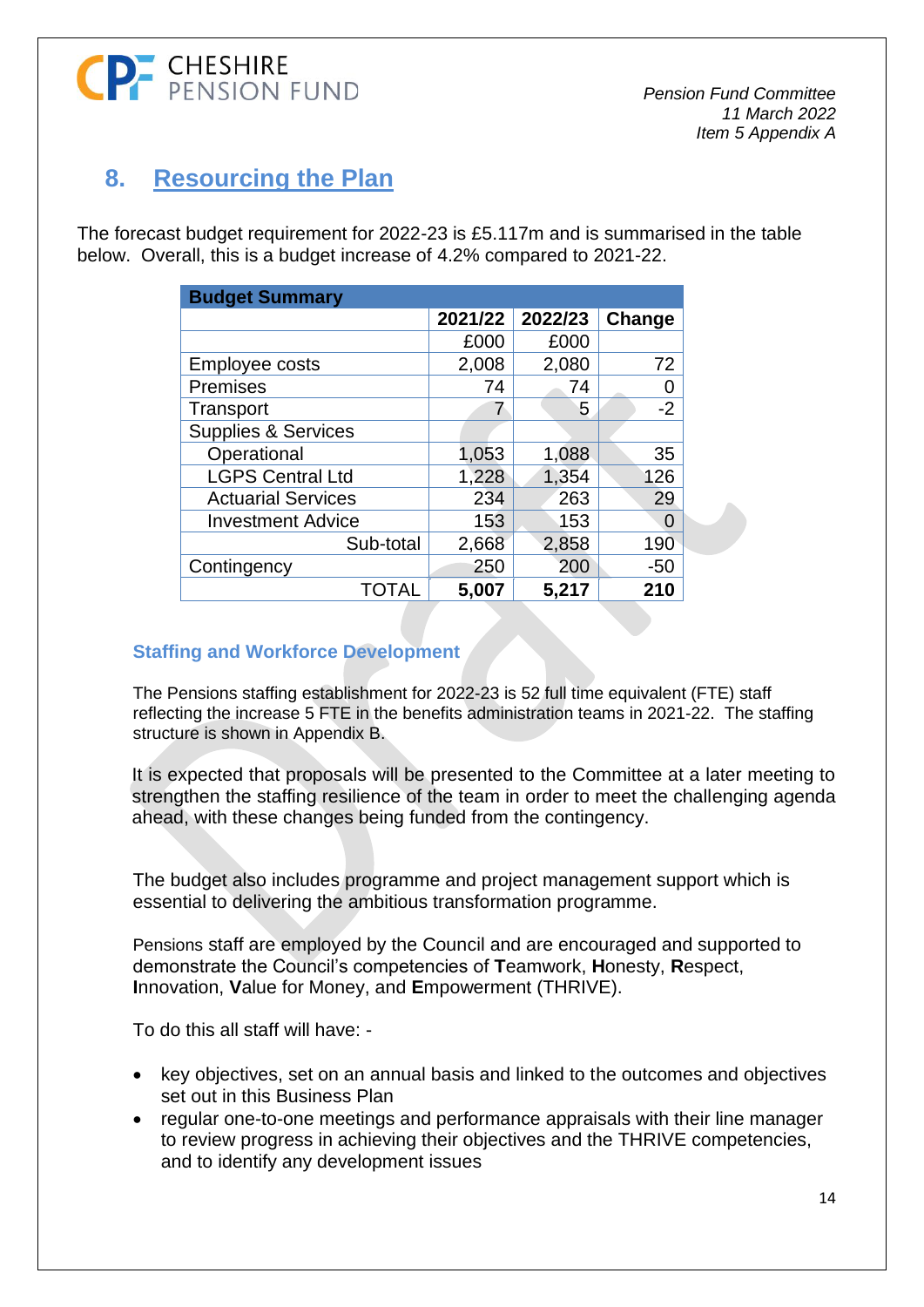

- access to the Council's Contribution Related Rewards and Working Rewards
- regular team and section meetings to keep them up to date on wider issues affecting the Pension Fund and the Council
- opportunities to put forward their ideas and suggestions and help shape the business going forward

The development of a multi skilling training plan will guide structured collective and individual training to address identified needs.

On-going professional and technical training will be delivered through 'on the job' coaching and through the Chartered Institute of Payroll Professionals (CIPP) qualification and appropriate Apprenticeship Levy funded courses such as Workplace Pensions Administration.

## <span id="page-16-0"></span>**9. Further Information**

If you would like any further information about anything in or related to this business plan, please contact:

Visit our website [www.cheshirepensionfund.org](http://www.cheshirepensionfund.org/)

Email: [pensions@cheshirewestandchester.gov.uk](mailto:pensions@cheshirewestandchester.gov.uk)

Write to us at

Cheshire Pension Fund Cheshire West and Chester Council, Council Offices, 4 Civic Way, Ellesmere Port, CH65 0BE

To promote accessibility for all, this document is available in other formats upon request.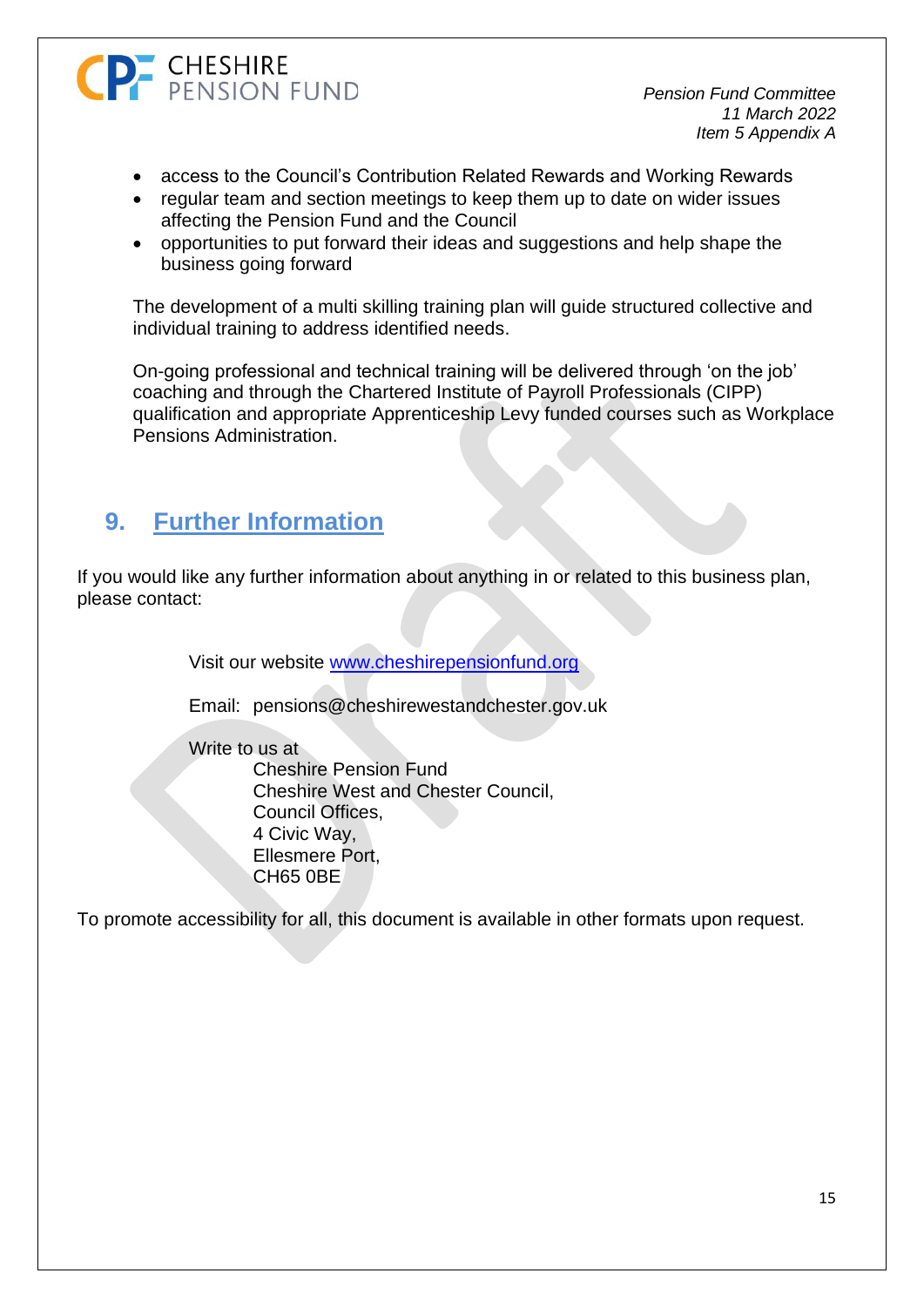# **Appendix A: Key Activities**

<span id="page-17-0"></span>

|      | <b>Key Activity</b>                                                                                                                                                                                                                       | Lead<br><b>Officer</b> | <b>Due Date</b> |         |         |         |
|------|-------------------------------------------------------------------------------------------------------------------------------------------------------------------------------------------------------------------------------------------|------------------------|-----------------|---------|---------|---------|
|      |                                                                                                                                                                                                                                           | (See key below)        | 2022-23         | 2023-24 | 2024-25 | 2025-26 |
|      | <b>Governance</b><br>Aim: To have effective governance arrangements which allow Pension<br>Fund Committee, Local Pension Board, officers, and participating<br>employers to discharge their responsibilities effectively and compliantly  |                        |                 |         |         |         |
|      | <b>Objectives</b>                                                                                                                                                                                                                         |                        |                 |         |         |         |
| G1.  | Comply with all regulatory requirements and ensure<br>regulatory changes are implemented                                                                                                                                                  | <b>HCPF</b>            | Ongoing         | Ongoing | Ongoing | Ongoing |
| G2.  | Continue with the robust training programme to multi skill<br>staff (process notes, standard training format, alternative<br>delivery methods)                                                                                            | <b>OM</b>              | Ongoing         | Ongoing | Ongoing | Ongoing |
| G3.  | Meet all financial, administration and investment reporting<br>requirements (statutory and for internal governance<br>purposes) on time                                                                                                   | <b>OM/FIM</b>          | Ongoing         | Ongoing | Ongoing | Ongoing |
| G4.  | Effective contract management e.g. Extend or re-procure<br>contractors as required (including Investment Advisor).                                                                                                                        | <b>OM/FIM/SRM</b>      | Qtr 2           | Ongoing | Ongoing | Ongoing |
| G5.  | Manage employers' entry into, and exit out of the Fund in<br>line with Regulations and Admissions and Exit Policies                                                                                                                       | <b>SRM</b>             | Ongoing         | Ongoing | Ongoing | Ongoing |
|      | <b>Administration and Communication</b><br>Aim: To provide high quality, value for money and friendly services for<br>scheme beneficiaries, potential beneficiaries and employers including<br>clear, timely and relevant communications. |                        |                 |         |         |         |
|      | <b>Objectives</b>                                                                                                                                                                                                                         |                        |                 |         |         |         |
| AC1. | Process key casework within targets set out in<br><b>Administration Strategy</b>                                                                                                                                                          | <b>OM</b>              | Ongoing         | Ongoing | Ongoing | Ongoing |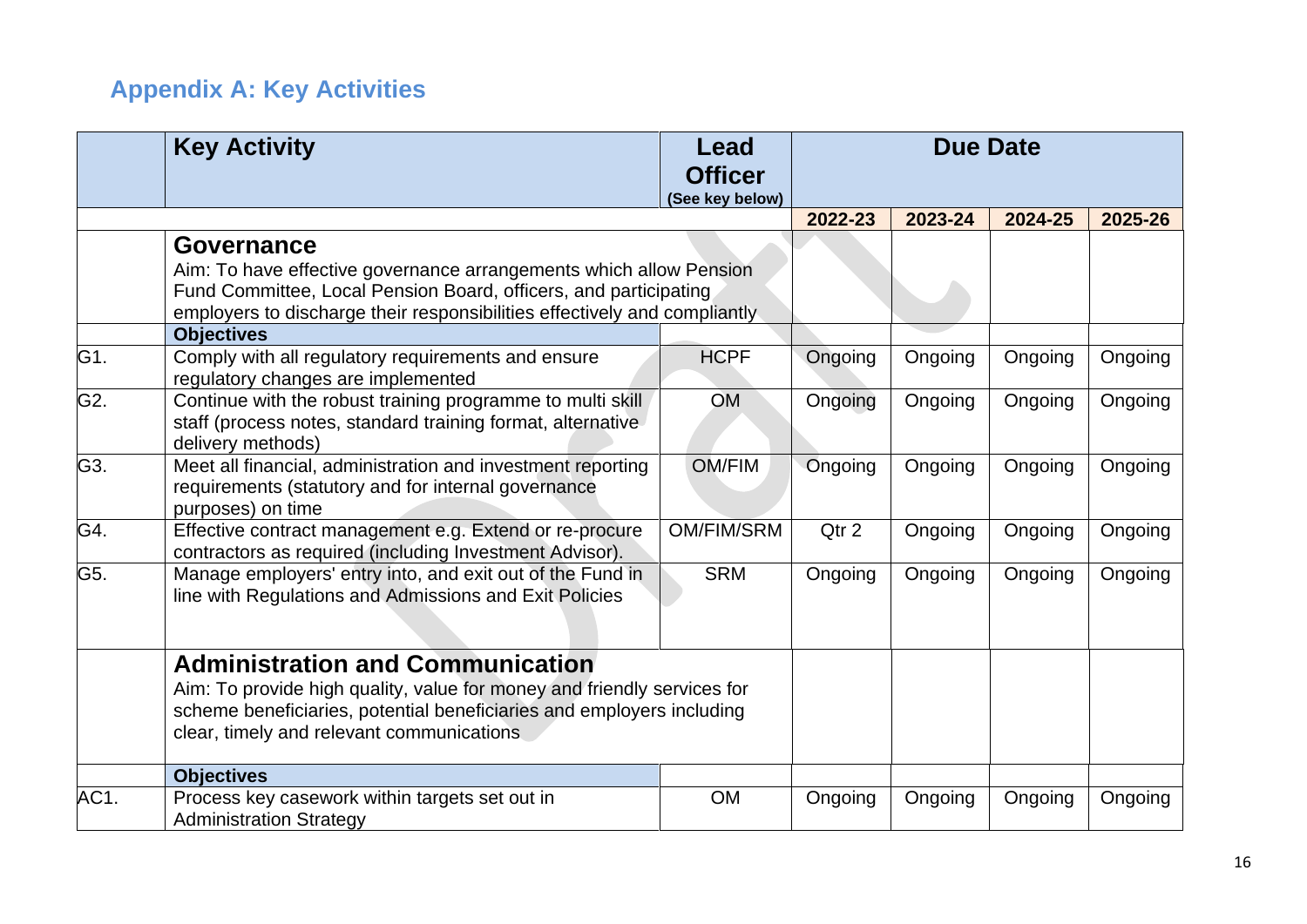|                   | <b>Key Activity</b>                                                                                                                                                                                                 | Lead<br><b>Officer</b><br>(See key below) | <b>Due Date</b> |         |         |         |
|-------------------|---------------------------------------------------------------------------------------------------------------------------------------------------------------------------------------------------------------------|-------------------------------------------|-----------------|---------|---------|---------|
|                   |                                                                                                                                                                                                                     |                                           | 2022-23         | 2023-24 | 2024-25 | 2025-26 |
| AC <sub>2</sub> . | Develop plans to reduce casework backlogs to agreed<br>levels                                                                                                                                                       | <b>OM</b>                                 | Q1 for Plan     | Ongoing | Ongoing | Ongoing |
| AC3.              | Maintain the administration database including<br>transformational developments (e.g. hosted solution)                                                                                                              | <b>OM</b>                                 | Ongoing         | Ongoing | Ongoing | Ongoing |
| AC4.              | Develop and implement a data improvement plan to<br>improve data quality. Streamline and standardise data<br>collection methods.                                                                                    | <b>OM</b>                                 | Ongoing         | Ongoing | Ongoing | Ongoing |
| AC5.              | Meet all regulatory communication requirements for<br>scheme members including Annual Benefit Statements,<br>and Annual and Lifetime Allowance updates                                                              | <b>OM</b>                                 | Ongoing         | Ongoing | Ongoing | Ongoing |
| AC6.              | Meet all regulatory requirements resulting from changes<br>in legislation (e.g. McCloud)                                                                                                                            | <b>OM</b>                                 | Ongoing         | Ongoing | Ongoing | Ongoing |
| AC7.              | Implement Member Self-Serve for scheme members                                                                                                                                                                      | <b>SRM</b>                                | Q <sub>4</sub>  |         |         |         |
| AC <sub>8</sub>   | Ensure effective ongoing relations with participating<br>employers, including the provision and receipt of accurate<br>and timely information and contributions income                                              | <b>OM/FIM/SRM</b>                         | Ongoing         | Ongoing | Ongoing | Ongoing |
|                   | <b>Funding</b><br>Aim: To ensure financial sustainability to meet scheme<br>members' pensions by actively managing finance and<br>liability risk which deliver stable and affordable employer<br>contribution rates |                                           |                 |         |         |         |
|                   | <b>Objectives</b>                                                                                                                                                                                                   |                                           |                 |         |         |         |
| F1.               | Maintain and reconcile all fund accounting records<br>including investment values, monthly cashflows and<br>funding monitoring data.                                                                                | <b>FIM</b>                                | Ongoing         | Ongoing | Ongoing | Ongoing |
| F2.               | Review, update and consult as necessary on Funding<br>Strategy Statement (FSS) in line with any regulatory<br>changes/requirements                                                                                  | <b>SRM</b>                                | Ongoing         | Ongoing | Ongoing | Ongoing |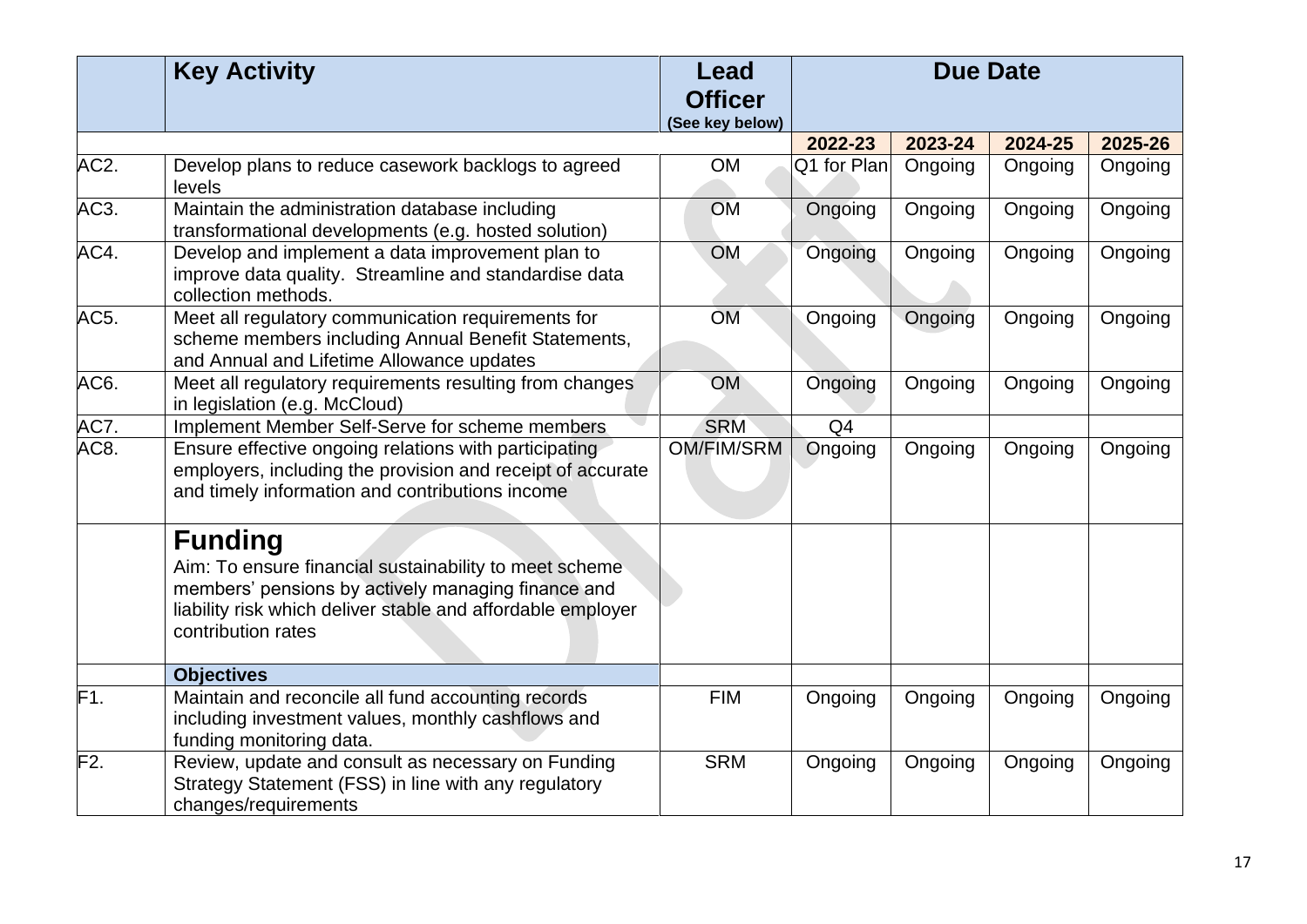|                  | <b>Key Activity</b>                                                                                                                                                                          | Lead<br><b>Officer</b><br>(See key below) |                                      | <b>Due Date</b> |         |         |
|------------------|----------------------------------------------------------------------------------------------------------------------------------------------------------------------------------------------|-------------------------------------------|--------------------------------------|-----------------|---------|---------|
|                  |                                                                                                                                                                                              |                                           | 2022-23                              | 2023-24         | 2024-25 | 2025-26 |
| F <sub>3</sub> . | Plan for and deliver March 2022 Triennial Valuation and<br>its implementation throughout 2022/23                                                                                             | HCPF/<br><b>SRM/FIM</b>                   | Ongoing                              | Ongoing         | Ongoing | Ongoing |
| F4.              | Implement process for reviewing employer contributions<br>intra valuations, in line with new flexibilities                                                                                   | <b>SRM</b>                                | Ongoing                              | Ongoing         | Ongoing | Ongoing |
| F <sub>5</sub> . | Monitor operation of phased Exit payments and Deferred<br>debt arrangements in line with regulations and Funding<br><b>Strategy Statement</b>                                                | <b>SRM</b>                                | Ongoing                              | Ongoing         | Ongoing | Ongoing |
|                  | <b>Investment</b><br>Aim: To manage investments in line with the Fund's<br><b>Investment Strategy Statement and Responsible</b><br>Investment policy to achieve required investment returns  |                                           |                                      |                 |         |         |
|                  | <b>Objectives</b>                                                                                                                                                                            |                                           |                                      |                 |         |         |
| 11.              | Deliver annual review of Investment Strategy Statement<br>and Responsible Investment Policy, implementing any<br>agreed changes                                                              | <b>FIM/HCPF</b>                           | Ongoing                              | Ongoing         | Ongoing | Ongoing |
| I2.              | Effective monitoring of appointed investment managers,<br>including corrective action where required, to ensure<br>investment returns necessary to meet pension liabilities<br>are delivered | <b>FIM/HCPF</b>                           | Ongoing                              | Ongoing         | Ongoing | Ongoing |
| 13.              | Continue to improve communication/engagement with<br>members/employers e.g. and produce publicity to<br>highlight Fund's progress on climate change issues.                                  | <b>FIM</b>                                | Ongoing                              | Ongoing         | Ongoing | Ongoing |
| 14.              | Progress pooling of assets to deliver VFM e.g. engage<br>with LGPSC and manage secure transition of assets etc                                                                               | <b>FIM/HCPF</b>                           | Ongoing                              | Ongoing         | Ongoing | Ongoing |
|                  | <b>Key to Lead Officer Roles</b>                                                                                                                                                             | <b>HCPF</b>                               | <b>Head of Cheshire Pension Fund</b> |                 |         |         |
|                  |                                                                                                                                                                                              | <b>FIM</b>                                | Finance & Investments Manager        |                 |         |         |
|                  |                                                                                                                                                                                              | <b>OM</b>                                 | <b>Operations Manager</b>            |                 |         |         |
|                  |                                                                                                                                                                                              | <b>SRM</b>                                | <b>Stakeholder Relations Manager</b> |                 |         |         |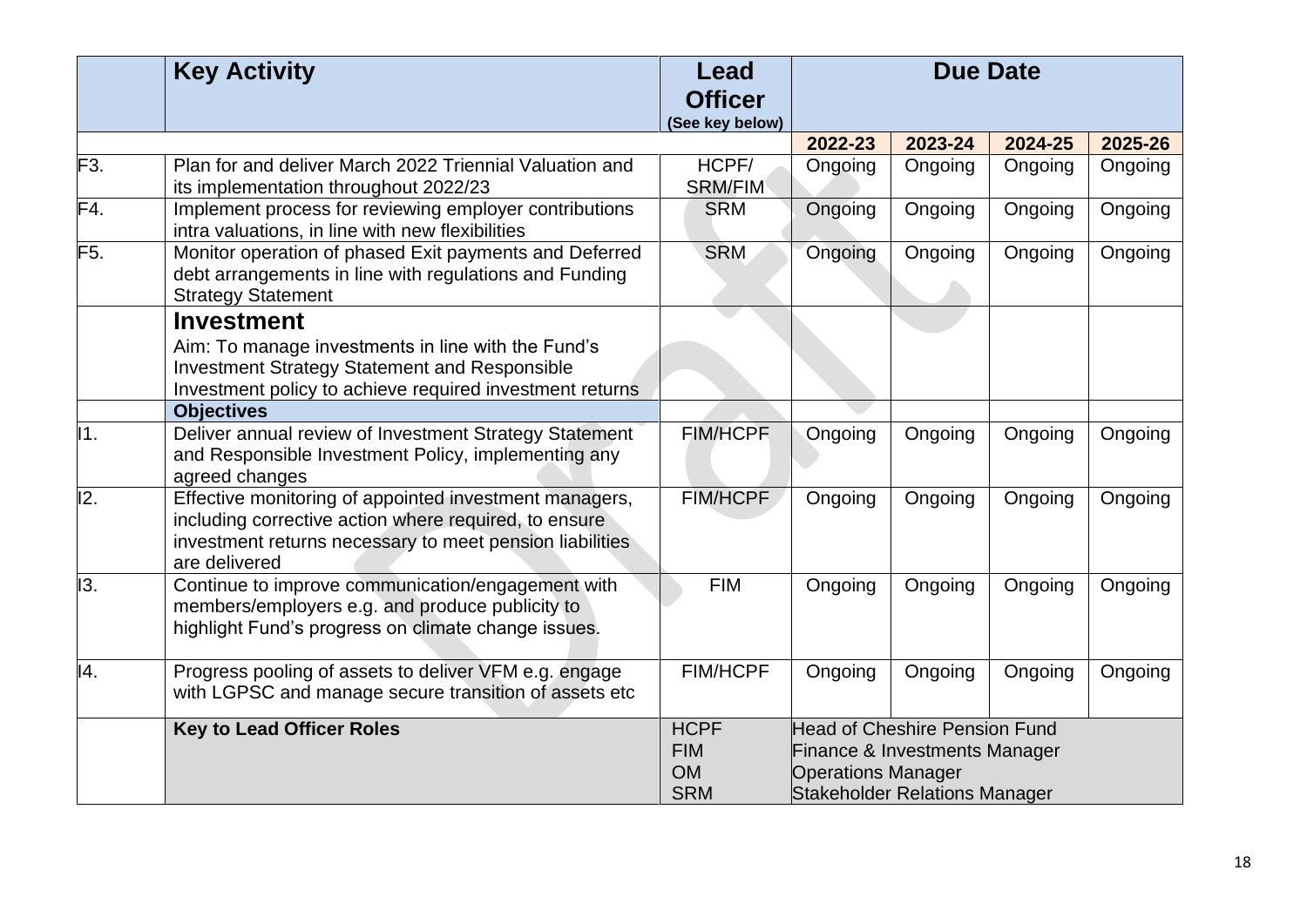## **Appendix B: Pensions Staffing Structure March 2022**

<span id="page-20-0"></span>